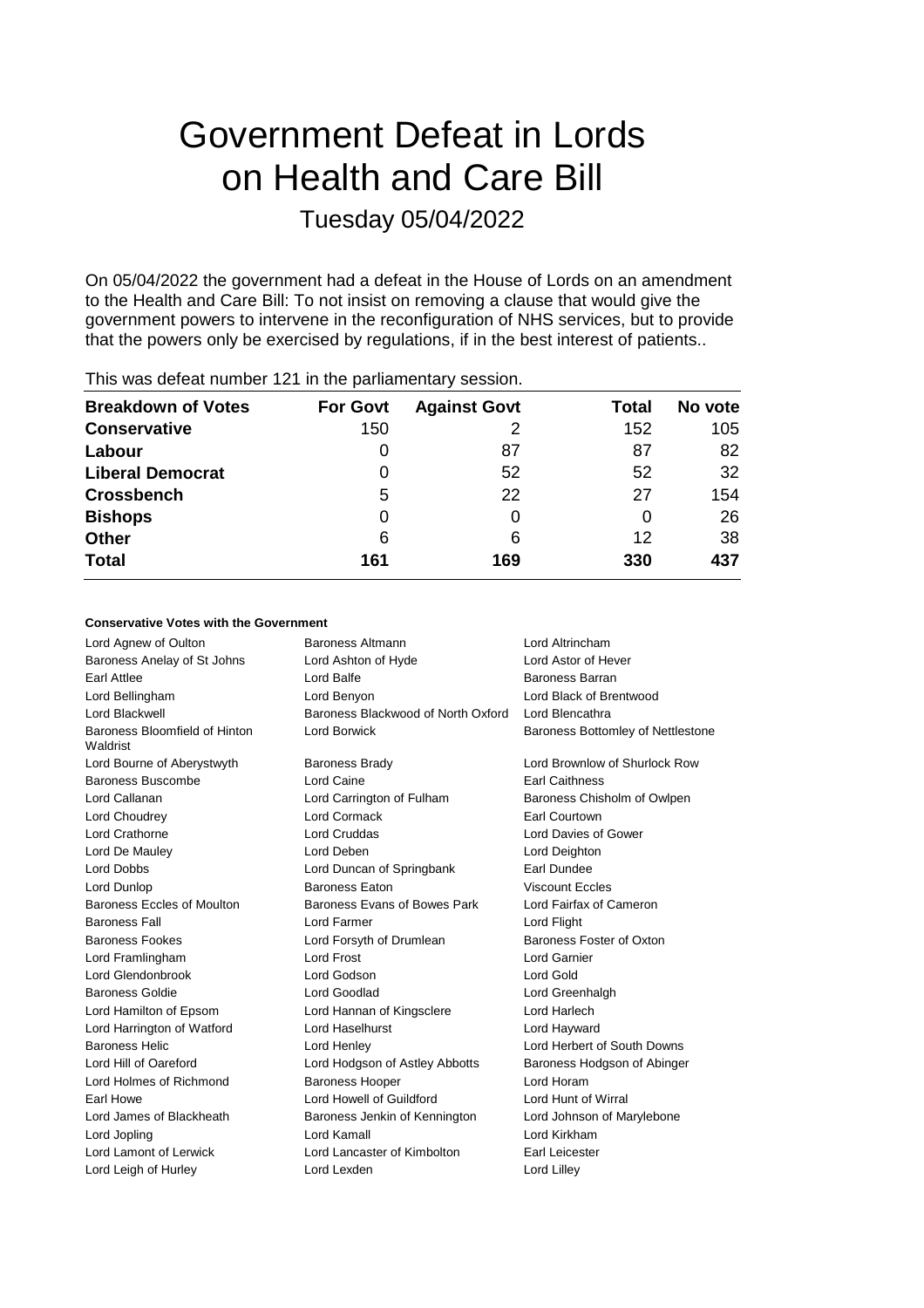Earl Lindsay **Lord Mancroft** Baroness Manzoor Lord McInnes of Kilwinning **Lord McLoughlin Lord McInness Meyer** Baroness Morgan of Cotes Lord Moynihan Lord Naseby Baroness Neville-Jones Baroness Neville-Rolfe Baroness Newlove Baroness Noakes Lord Northbrook Lord Norton of Louth Lord Offord of Garvel Lord Parkinson of Whitley Bay Lord Patten Baroness Penn **Baroness Pidding** Lord Pickles **Baroness Pidding** Lord Popat **Lord Porter of Spalding Lord Price** Lord Randall of Uxbridge Lord Ranger Lord Ribeiro Lord Robathan **Baroness Sanderson of Welton** Lord Sandhurst Lord Sassoon **Baroness Sater** Baroness Scott of Bybrook Baroness Seccombe **Baroness** Shackleton of Belgravia Lord Sherbourne of Didsbury Lord Shinkwin Lord Smith of Hindhead Lord Spencer of Alresford Baroness Stedman-Scott Lord Sterling of Plaistow Lord Stewart of Dirleton Baroness Stowell of Beeston Baroness Sugg **Baroness Sugg Lord Suri** Lord Taylor of Holbeach **Lord Tugendhat** Lord Tugendhat Lord Udny-Lister Baroness Vere of Norbiton Baroness Verma Lord Wakeham Lord Wasserman Lord Wei Lord Wharton of Yarm Lord Whitby Lord Willetts Baroness Williams of Trafford Lord Wolfson of Tredegar Lord Young of Cookham Viscount Younger of Leckie

#### **Conservative Votes against the Government**

Baroness Harding of Winscombe Lord Lansley

## **Labour Votes with the Government**

## **Labour Votes against the Government**

Lord Bach **Lord Bassam of Brighton** Baroness Blake of Leeds Baroness Blower **Lord Blunkett** Lord Boateng Lord Boateng Lord Bradley Lord Brooke of Alverthorpe Lord Browne of Ladyton Lord Campbell-Savours Lord Cashman Baroness Chakrabarti Viscount Chandos Lord Clark of Windermere Lord Coaker Lord Collins of Highbury Baroness Corston Lord Davidson of Glen Clova Lord Davies of Brixton Baroness Donaghy Baroness Drake Lord Dubs Lord Foulkes of Cumnock Lord Glasman Baroness Golding Lord Grantchester Lord Grocott Lord Hacking Lord Hain Lord Harris of Haringey Baroness Hayman of Ullock Baroness Hayter of Kentish Town Baroness Healy of Primrose Hill Lord Hendy Baroness Henig Lord Howarth of Newport Lord Hunt of Kings Heath Baroness Jay of Paddington Lord Jordan Lord Kennedy of Southwark Lord Khan of Burnley Baroness Kingsmill Baroness Lawrence of Clarendon Lord Layard Lord Lord Lord Liddle Lord Lipsey Baroness Lister of Burtersett Lord Maxton Lord McAvoy Lord McConnell of Glenscorrodale Baroness McIntosh of Hudnall Lord McNicol of West Kilbride Baroness Merron **Baroness Merron** Lord Monks Baroness Morgan of Huyton Lord Murphy of Torfaen Baroness Nye Baroness Osamor **Lord Parekh** Lord Pendry Lord Ponsonby of Shulbrede Baroness Primarolo Baroness Ramsay of Cartvale Lord Reid of Cardowan Baroness Ritchie of Downpatrick Lord Rooker Lord Rosser Baroness Sherlock Baroness Smith of Basildon Lord Snape **Viscount Stansgate** Baroness Thornton Lord Triesman **Lord Tunnicliffe** Baroness Warwick of Undercliffe Lord Watson of Invergowrie **Lord Watts Baroness Wheeler** Baroness Whitaker **Lord Whitty Lord Whitty Baroness Wilcox of Newport** Lord Wood of Anfield Lord Young of Norwood Green Baroness Young of Old Scone

Baroness Adams of Craigielea Lord Anderson of Swansea Baroness Armstrong of Hill Top

**Liberal Democrat Votes with the Government**